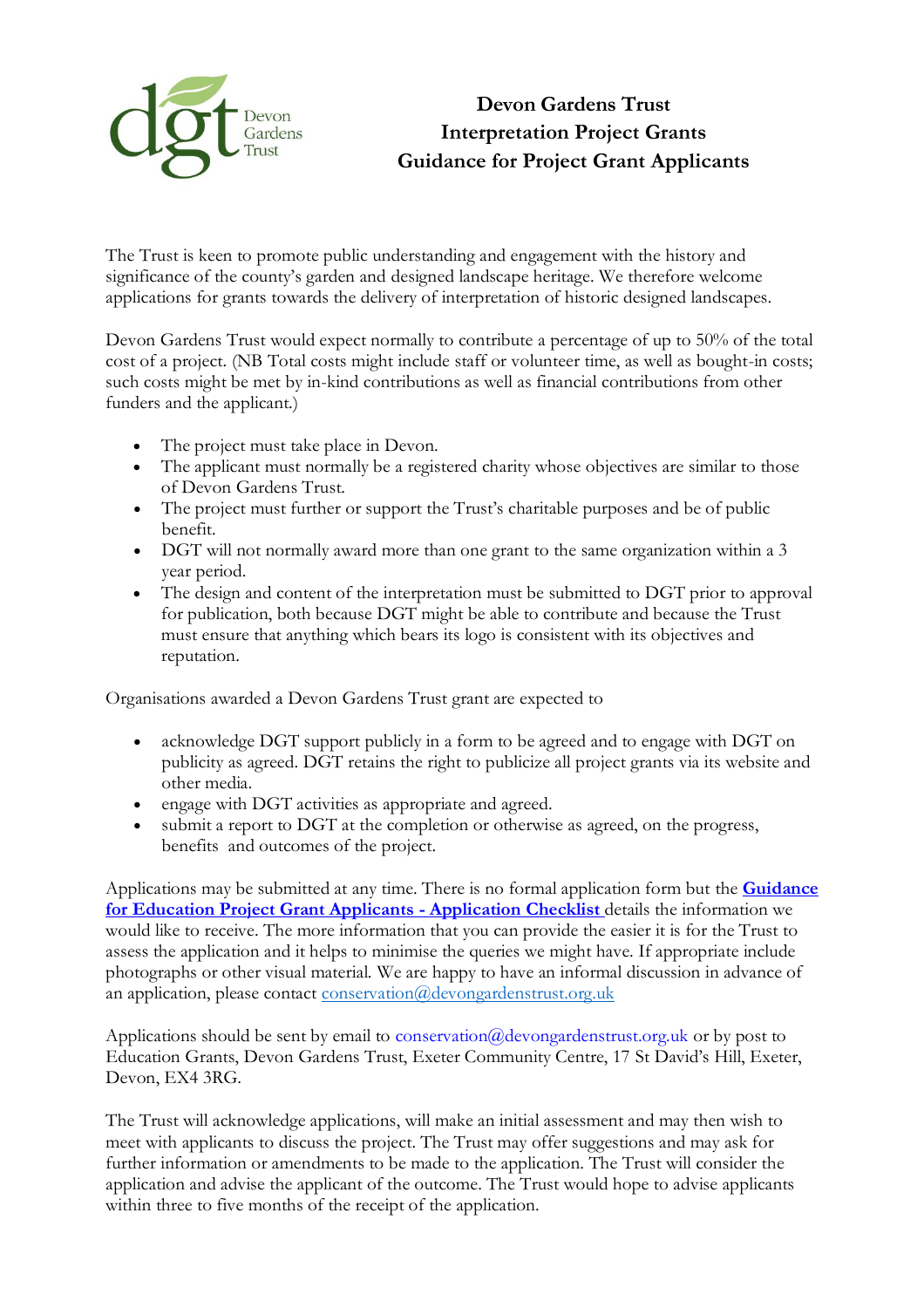

**Devon Gardens Trust Interpretation Project Grants Checklist for Applicants** (Not all may be applicable.)

Name of Organization

Address

Main Contact Name

Telephone Number

Email

Status of Organization (eg charity, private owner, public owner), if charity give charity number

Information on the Organization (eg management, financial viability eg annual accounts, supporters)

Name of landscape for which the grant is sought

Designations covering the site (eg on the Historic England *Register of Parks and Gardens of Special Historic Interest*, any listed structures, Conservation Area, AONB etc)

Name/Title of project

Total cost of project

Amount of grant funding of this application

What are the expected benefits and outcomes of the project

Details that might be included (not all aspects will apply to all projects):

- Description of the project
- Location
- Format
- Target audience/participants
- Benefits of the project to audience/participants/public
- Desired start date of project
- Timescale/Lifetime of project
- Statement on how the project fits with other activities
- How will the project be managed
- Statement on future management
- Are volunteers involved
- What other organizations are involved
- What other funding or resourcing sources are being sought